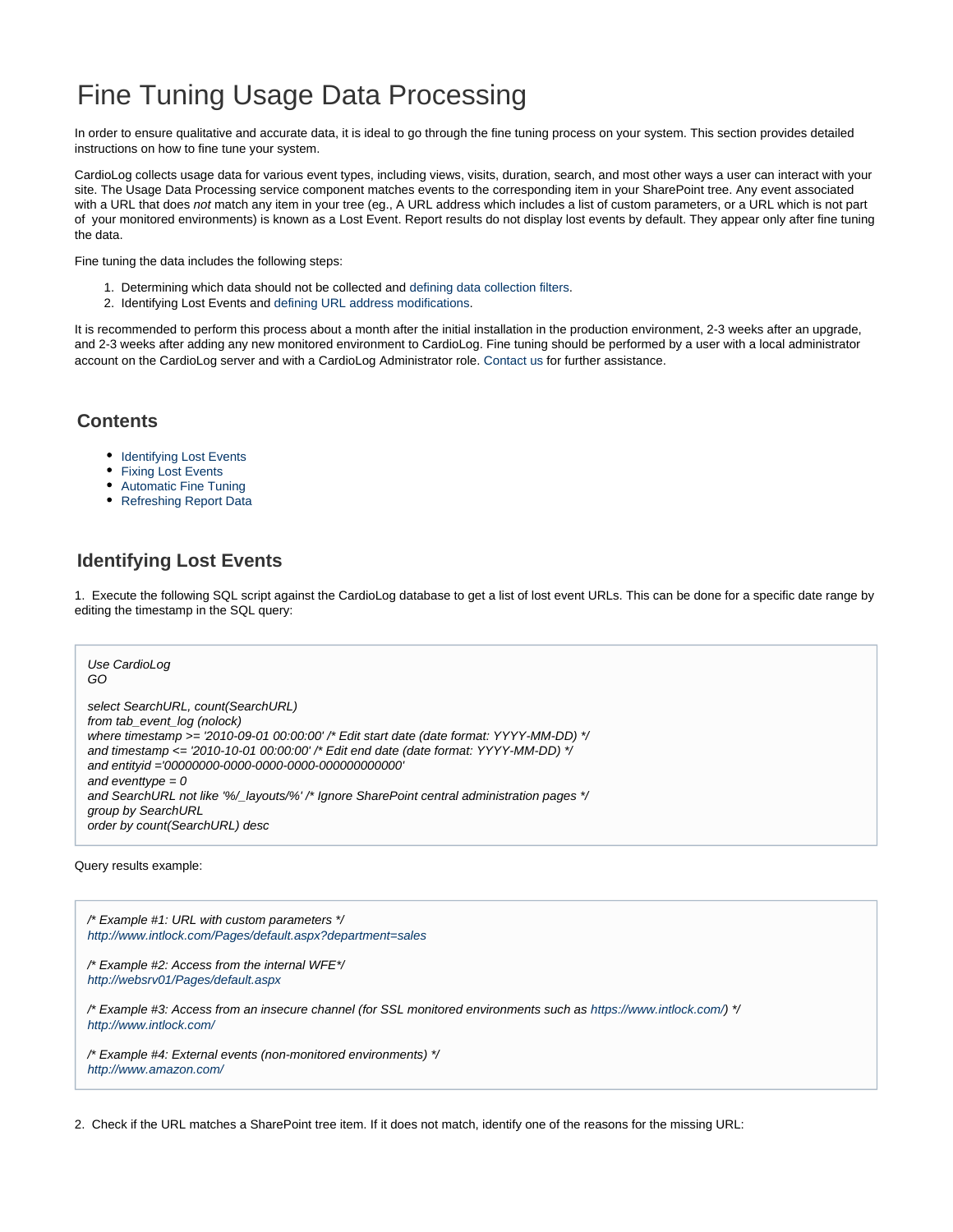- URL with custom parameters
- URL with an internal server name, instead of FQDN
- URL with a non-secure channel, instead of a secure channel and vice-versa
- URL from a non-monitored environment
- 3. Create [URL Mappings](https://kb.intlock.com/display/Support/URL+Mappings) based on Regular Expressions. Examples:
	- URL with custom parameters:

pattern: **"aspx\?department=.\*"** action: **"aspx"**

URL with an internal server name, instead of FQDN:

pattern: **"http://websrv01/(.\*)"** action: **"http://www.intlock.com/\${1}"**

URL with a non-secure channel, instead of a secure channel or vice-versa:

pattern: **"http://www.intlock.com/(.\*)"** action: **"https://www.intlock.com/\${1}"**

Data for URLs from a non-monitored environment (external) or administration pages (under /\_layouts) can be seen in the "Page Views By URL" and "Unique Users by URL" reports.

# <span id="page-1-0"></span>**Fixing Lost Events**

1. Make sure that there is a full backup of the CardioLog database before you continue to the next step.

2. Fix your history usage data according to your URL Mappings. The following example replaces the internal server name with the FQDN (Edit the timestamp in the SQL query to a relevant date range for you).

 Create a script based on this example to fix history data according for the URL Mapping you have created. Then execute it against the CardioLog database.

```
/* Example: Replace the internal server name to the portal name - http://websrv01/ > http://www.intlock.com/ */
Use CardioLog
GO
declare @top int 
declare @startTime datetime 
declare @endTime datetime
set @top = 10000 
set @startTime = '2010-09-01' /* Edit the start date (date format: YYYY-MM-DD) */
set @endTime = GETDATE() + 1select top 1 '1' from tab_event_log
while @@rowCOunt > 0
begin
print cast(@top as varchar(50))
;with a as (select top (@top) url, searchUrl, QueryString
from tab_event_log LG
where 
eventtype in (0,1)
and Timestamp >= @startTime
and Timestamp < @endTime
and entityid = '00000000-0000-0000-0000-000000000000'
and SearchURL like 'http://websrv01/%'
)
update a
set QueryString = Url,
Url = substring(replace(url, 'http://websrv01/','http://www.intlock.com/'), 0, 1000),
'http://websrv01/'http://www.intlock.com/'), 0, 400)
end
GO
```
3. Execute the following SQL script against the CardioLog database to map the lost events to their corresponding SharePoint tree item. This can be done for a specific date range editing the timestamp in the SQL query: